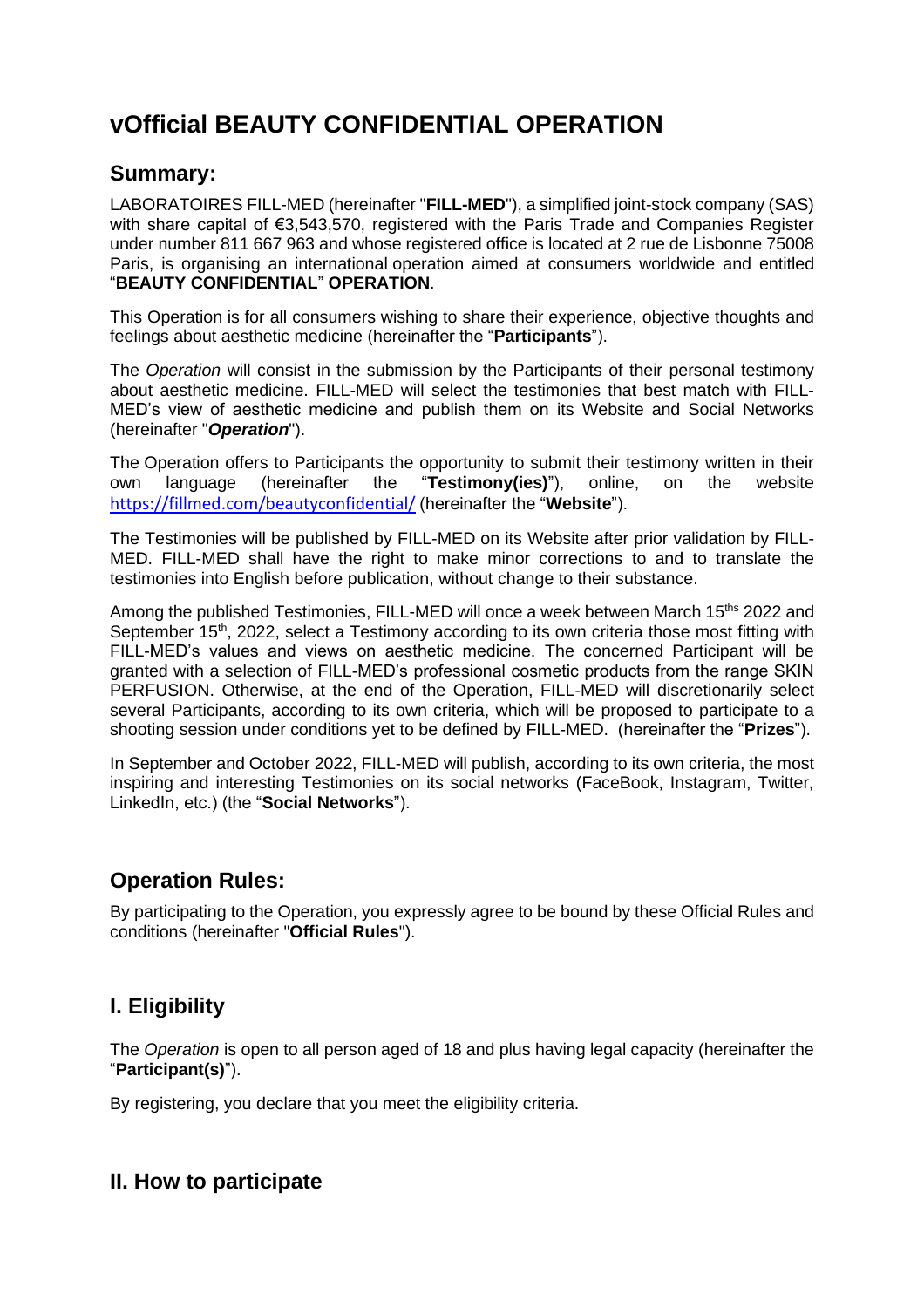1 - Visit the Website accessible at the following URL address <https://fillmed.com/beautyconfidential/>, follow the instructions. The said website consists of an information page, a page for the registration of Participants a page to upload of the Testimonies and a page dedicated to their publication.

2 - Regarding registration, the Participant must connect to the Website and complete the registration form;

3 - Click on the button confirming that you have read – and agree to – these *Official Rules*.

4 - Draft the Testimony via the dedicated page on the Website, then click on the button to submit their Testimony;

The registration/submission/ Operation duration period will be opening on **March 15th 2021 at 09:00mn01s [\(GMT+1](https://greenwichmeantime.com/time-zone/gmt-plus-1/) ) and will close on December 31st at 17:59mn59s (GMT +1).**

The confirmation will act as an acknowledgement of receipt. Only one (1) submission of Testimony per Participant will be considered.

# **III. Conditions of participation**

Only one (1) Testimony is allowed per Participant for the duration of the Operation.

#### **a) Conditions of admissibility of the Testimony**

The following types of Testimonies will be considered inadmissible. Those which:

(i) include vulgar, obscene, indecent, sexually explicit, insulting, hateful, threatening, harassing or otherwise inappropriate wording;

- (ii) could be defamatory towards any natural or legal person;
- (iii) infringe on the intellectual property rights of any natural or legal person;
- (iv) contain brand names or trademarks;

(v) could be inappropriate for any other reason at the sole discretion of FILL-MED and its authorised representatives.

(vi) it could damage the reputation, image and/or values of FILL-MED;

(vii) it does not comply with the applicable regulations and legislation.

#### **b) Testimony validation and publication**

The Testimony provided by each Participant will be subject to an initial screening to check their compliance with the above conditions.

Non-compliant Testimony and Participants will be disqualified.

The Testimony will be published together with the first name, picture, age and country of the Participant.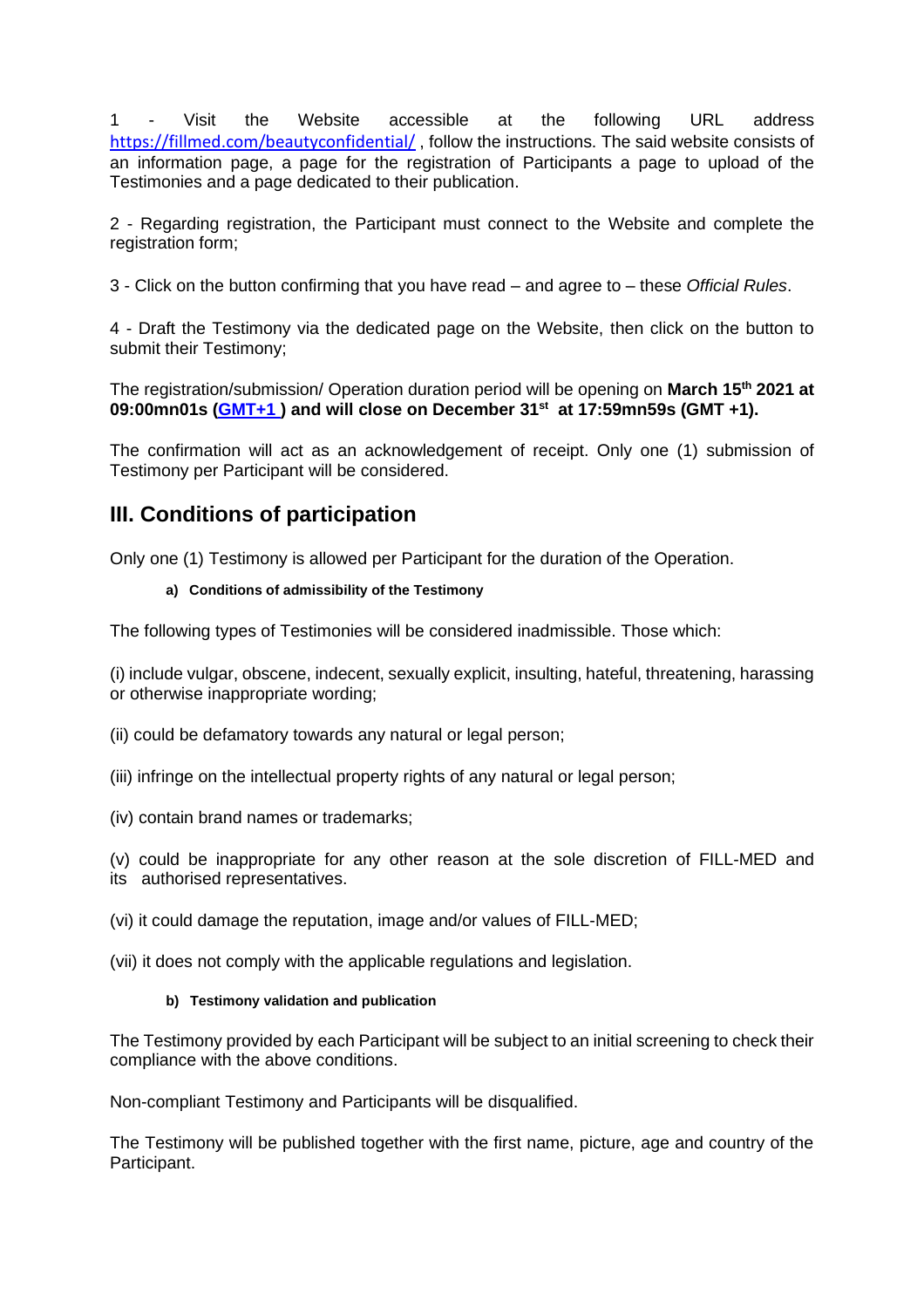It shall fall to FILL-MED and any party acting on its behalf to decide whether or not to publish the Testimony.

The selection of the winning Participants remains the exclusive prerogative and responsibility of FILL-MED according to its own criteria.

#### **c) Rights, indemnification, representations and warranties relating to photos and videos**

As a condition of your eligibility to participate in the Operation and earn the prizes, subject to applicable laws, each Participant declares, for him/herself/themself and on behalf, that he/she/they:

- (i) undertakes to ensure that the Testimony added at the time of their registration is an original creation, at the very least not infringing on the rights of any third party whatsoever and on any basis whatsoever, having never been the subject of any publication, order (in particular as a work for hire) or commitment within the framework of a catalogue or any other obligation towards a third party;
- (ii) has the requisite authority to grant the permissions and rights set forth herein and certifies that no further authority is required to grant such rights;
- (v) shall be personally responsible for any claim and/or proceedings, whatever the form, purpose or nature thereof, brought against FILL-MED, its rightful claimants and authorised representatives (including in particular its advertising, promotion and public relations agencies), which is directly or indirectly connected with the creation and/or use of the Testimony and to hold them harmless, including with regards to reasonable consultancy fees.
- (vi) accepts all the conditions stipulated above and is fully aware that in the event of legal proceedings being brought against FILL-MED, its rightful claimants and authorised representatives (including in particular its advertising, promotion and public relations agencies), as a result of the use of the Testimony, the latter would have the right to call on the Participant as a guarantor. FILL-MED reserves the right to withdraw, if necessary, any Testimony from the Operation that is the subject of a claim by a third party, thereby automatically cancelling the participation of the Participant for the Testimony concerned.

#### **d) Exclusive rights of use granted to FILL-MED**

(i) By registering, submitting the Testimony and participating in the Operation, each Participant declares that he/she/they authorises FILL-MED, its successors and authorised representatives (including in particular its advertising, promotion and public relations agencies) on an exclusive basis to hold, publish, reproduce, broadcast, communicate to the public and exploit the Testimony.

This authorisation for use is granted for the reproduction of the Testimony on the Website and Social Media.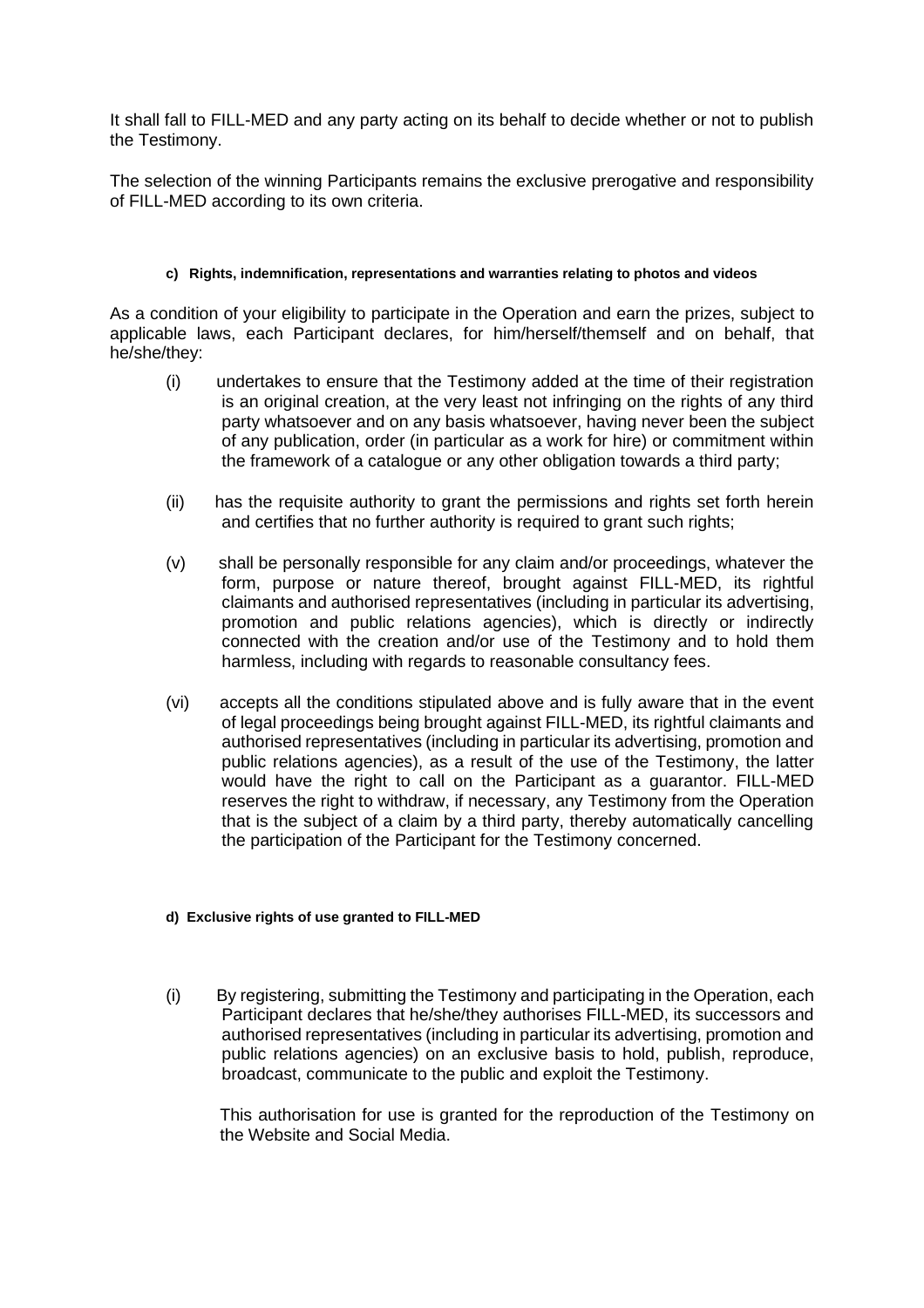The authorisation is granted for a period of eighteen (18) months from the date of approval of the registration of the Participant concerned and for the territory of the whole world, without entitling the Participant to any financial compensation.

(ii) In addition, as a Participant, you agree that the photo and personal information (age, first name, country) provided during the Operation or provided by you to FILL-MED, may be published by FILL-MED together with your Testimony for a period of eighteen (18) months, without any financial compensation being paid to you.

Each applicant releases FILL-MED from any obligation or liability arising from such uses.

#### **e) Authorisation for use on social media**

The participants authorise FILL-MED to publish their first name, country of residence and Photograph on its Website and Social Media (Instagram, Facebook, LinkedIn, Twitter, etc.).

### **IV. Personal data**

#### **a) Personal data collected and processed by FILL-MED**

As part of your participation in this Operation, FILL-MED may need to collect and process some of your personal data such as: surname, first name, age, country of residence, nationality, registration numbers, email address and photo.

FILL-MED undertakes, in its capacity as data controller, to process your personal data within the context and the limits of the Operation and in compliance with French law no. 78-17 of 6th January 1978 relating to information technology, files and freedoms (hereinafter referred to as "**the Applicable Law** ").

#### **b) The legal bases of the processing implemented**

In accordance with the Applicable Law, the aforementioned processing is supported by specific legal bases. Thus, at the time of your registration, your express consent was required in order to carry out a specific processing. In addition, FILL-MED may have a legitimate interest justifying the processing of your personal data, such as ensuring that you are not a minor and duly eligible to be a Participant. In any event, FILL-MED ensures that the processing in question is indeed necessary for the realization of its legitimate interest and evaluates the consequences of this processing for you, in particular taking into account the nature of the personal data processed and the way in which they are processed.

Finally, in the event of a win, your personal data will be necessary for the performance of a certain number of processing operations related to the Prizes awarding.

#### **c) The purposes of the processing**

The processing of your personal data is necessary for the purposes of: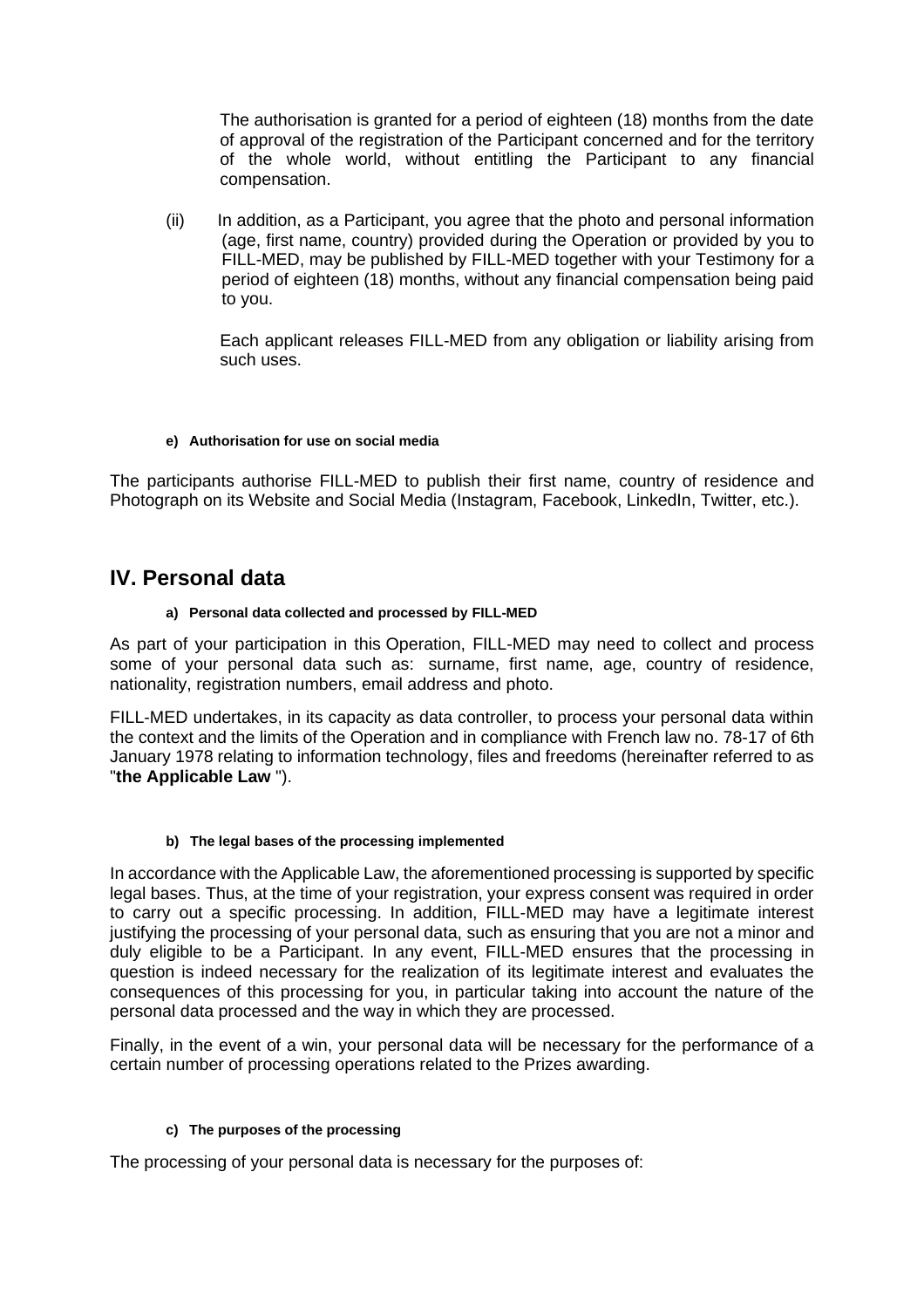- enabling your registration and participation in the Operation;
- enabling email communication with Participants;
- verifying that you are not a minor;
- verifying your identity;
- sending you our Newsletter (if agreed);
- sending you commercial canvassing (if agreed);

#### **d) The storage of your personal data and its retention period**

Your personal data will be stored for a period of three (3) years from your registration.

FILL-MED takes all precautions to preserve the security of your data, in particular to prevent its disclosure to unauthorised third parties. As such, FILL-MED takes all necessary measures to secure its IT systems and those of its subcontractors.

#### **e) Recipients or categories of recipients, if any**

FILL-MED may share your personal data with the partners involved in the organisation of the Operation, exclusively for this purpose.

#### **f) Your rights**

In accordance with the Applicable Law, you may, at any moment, take advantage of the following specific rights:

- Accessing your personal data, in particular the following information:
	- purposes of processing;
	- categories of personal data;
	- recipients and categories of recipients to whom your personal data has been or will be disclosed;
	- retention period for the personal data;
	- the right to lodge a complaint with the competent authority (the CNIL);
	- where the personal data was not collected from you directly, any information available as to its source;
	- the existence of automated decision-making, including profiling;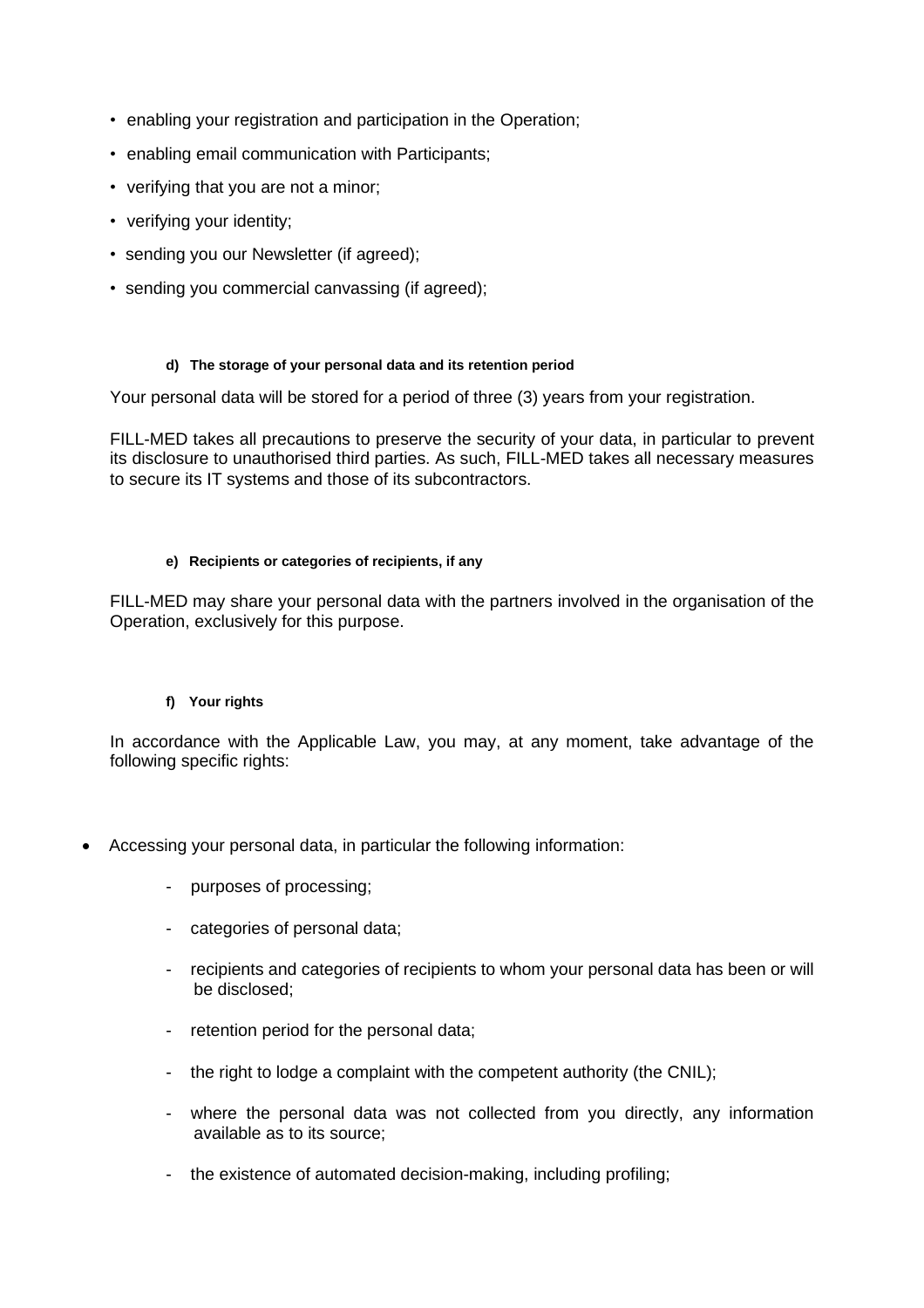- whether your personal data is being transferred to a country outside the European Union and the right to be informed of appropriate safeguards put in place in relation to such a transfer;
- Rectifying your personal data insofar as it is inaccurate and/or incomplete;
- Erasing your personal data, when:
	- they are not necessary for the purposes for which they were collected or otherwise processed by FILL-MED;
	- you have withdrawn your consent and there is no other legal basis for the processing;
	- you have exercised your right of opposition and there are no compelling legitimate grounds for the processing;
	- the personal data has been the subject of unlawful processing;
	- the personal data must be erased to comply with a legal obligation.
- Limit the processing of your personal data when:
	- FILL-MED is verifying the accuracy of the personal data following any dispute raised by you regarding the accuracy of this data;
	- the processing is unlawful but you object to the erasure of your Data and instead demand that the processing of your Data be restricted;
	- FILL-MED no longer requires your Data but it is still required for the establishment, exercise or defence of legal claims;
	- you have objected to the processing and FILL-MED is checking whether the legitimate grounds invoked prevail over the alleged grounds.
- Requesting the portability of your personal data, i.e. to receive your data in a structured, commonly used and machine-readable format, when:
	- the processing is based on your consent;
	- processing carried out involves automated procedures.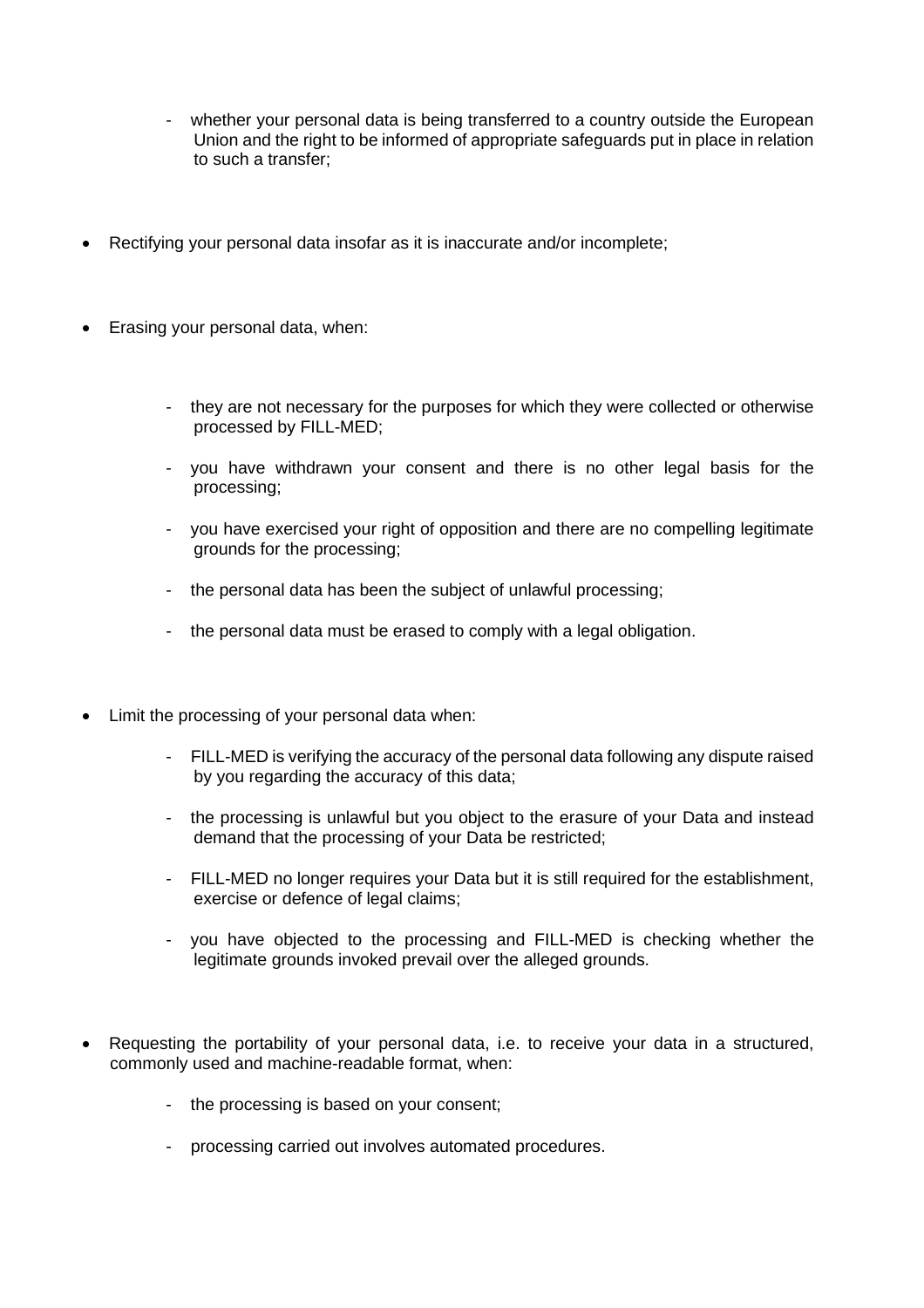- Objecting to the processing of your personal data, at any time, for reasons relating to your particular situation. In this case, FILL-MED will no longer process your personal data, unless FILL-MED demonstrates that there are compelling and legitimate grounds for the processing that override your interests and your rights and freedoms.
- Communicating instructions to us relating to the retention, erasure and communication of your personal data after your death, which may also be registered with a certified trusted digital third party. These guidelines, which amount to a kind of *"digital will"*, may designate a person responsible for their execution; otherwise, your heirs will be appointed;

You can exercise all the aforementioned rights by contacting FILL-MED:

- Either by post to the following address: LABORATOIRES FILL-MED, Service en charge de la gestion des données personnelles, 2-4 rue de Lisbonne, 75008 Paris, France;

- Or by e-mail to the following address: dpo@ydes-avocats.com.

Specifying your surname, first name and postal address in the event of difficulties in relation to the management of these personal data.

For more information, visit: [https://edps.europa.eu/\\_en](https://edps.europa.eu/_en).

# **V. Selection of the winners**

#### **a) Selection criteria**

Each Participant must be at least 18 years on the date of submission of its Testimony.

The Participants register on the Website and complete their "*profile*" form by filling in the form dedicated to this purpose.

Selection of the monthly winner will be every first Friday of the month between March 15<sup>ths</sup> 2022 and September 15<sup>th</sup>, 2022.

#### **b) Selection process of the winners**

• The winners will be contacted by email.

Each winner shall have a period of seven (7) calendar days from receipt of the aforementioned email to confirm their acceptation of the Prize and provide FILL-MED with all information necessary to that latter to organize the delivery of the Prize.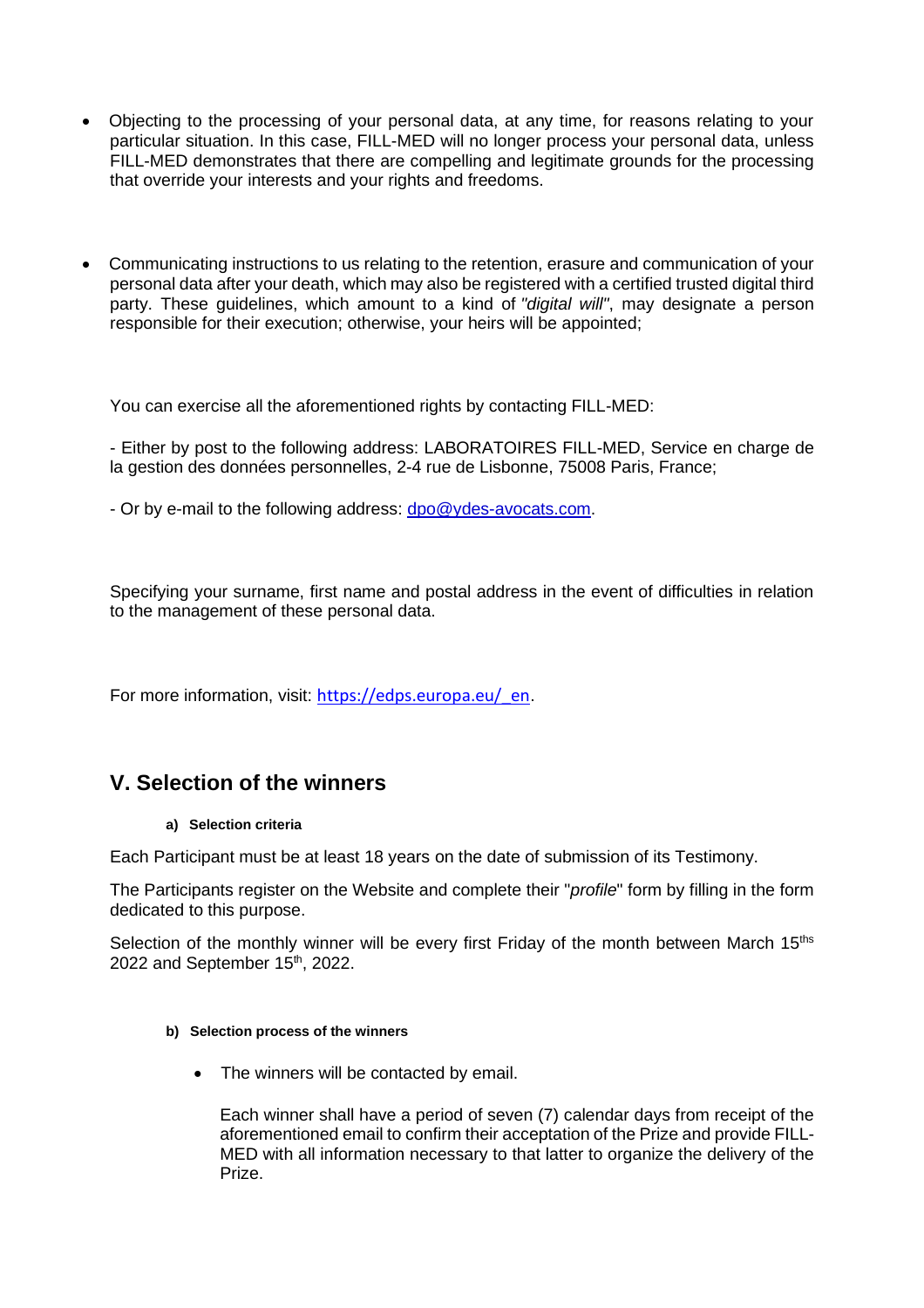If the relevant information are not sent within the aforementioned period, the winner shall be deemed to have refused the Prize referred to in article 6 of these Rules.

Failing to provide the aforementioned information, they participation to the Operation will be null and void and they will not be able to receive the Prize provided for in article 6.

# **VI. The prizes awarded to the winners**

The prize awarded to the winners is made up of the following:

- → Monthly winner: Mix of Products from the SKIN PERFUSION range;
- ➔ End of the Operation: One winner will be granted with a free of charge beauty treatment in a beauty institute using the SKIN PERFUSION products in its country of residence. If not possible, such Participant will be granted with a selection of SKIN PERFUSION Products.

### **VII. Disqualifications**

FILL-MED reserves the right to disqualify and/or exclude any Participant, at its sole discretion, in the event of, for example, a false declaration to FILL-MED, a breach of these Official Rules, an untimely intervention in the registration process or the selection of the winners, or if FILL-MED considers that a Participant is inappropriate in relation to its brand image.

In particular, any behaviour by a Participant which is immoral, likely to tarnish the reputation, credit or brand image of FILL-MED, which is insulting or hurtful to any substantial community group, likely to harm the success of FILL-MED and/or its products, services or activities, or which is contrary to or incompatible with the image of FILL-MED and its products, shall constitute grounds for disqualification.

# **VIII. Liability and dispute resolution**

FILL-MED may not be held liable if, for reasons beyond its control or if circumstances so require, the Operation is shortened, extended, postponed, modified or cancelled.

FILL-MED shall not be held liable for any fact that is not attributable to it, in particular in the event of the failure to arrive of e-mails, poor functioning or interruption of communications or telephone lines, unavailability of the website, technical failure, malfunctioning of the Internet network, interruptions, delays in data transmission, any technical, hardware or software failure of any kind whatsoever that has prevented or limited the possibility of participating in the Operation or has damaged a Participant's system.

It is the responsibility of each Participant to take all appropriate measures to protect their own data and/or all software stored on their computer equipment against any attack. Any person's connection to the Website and participation in the Operation is undertaken under the full responsibility of the Participants.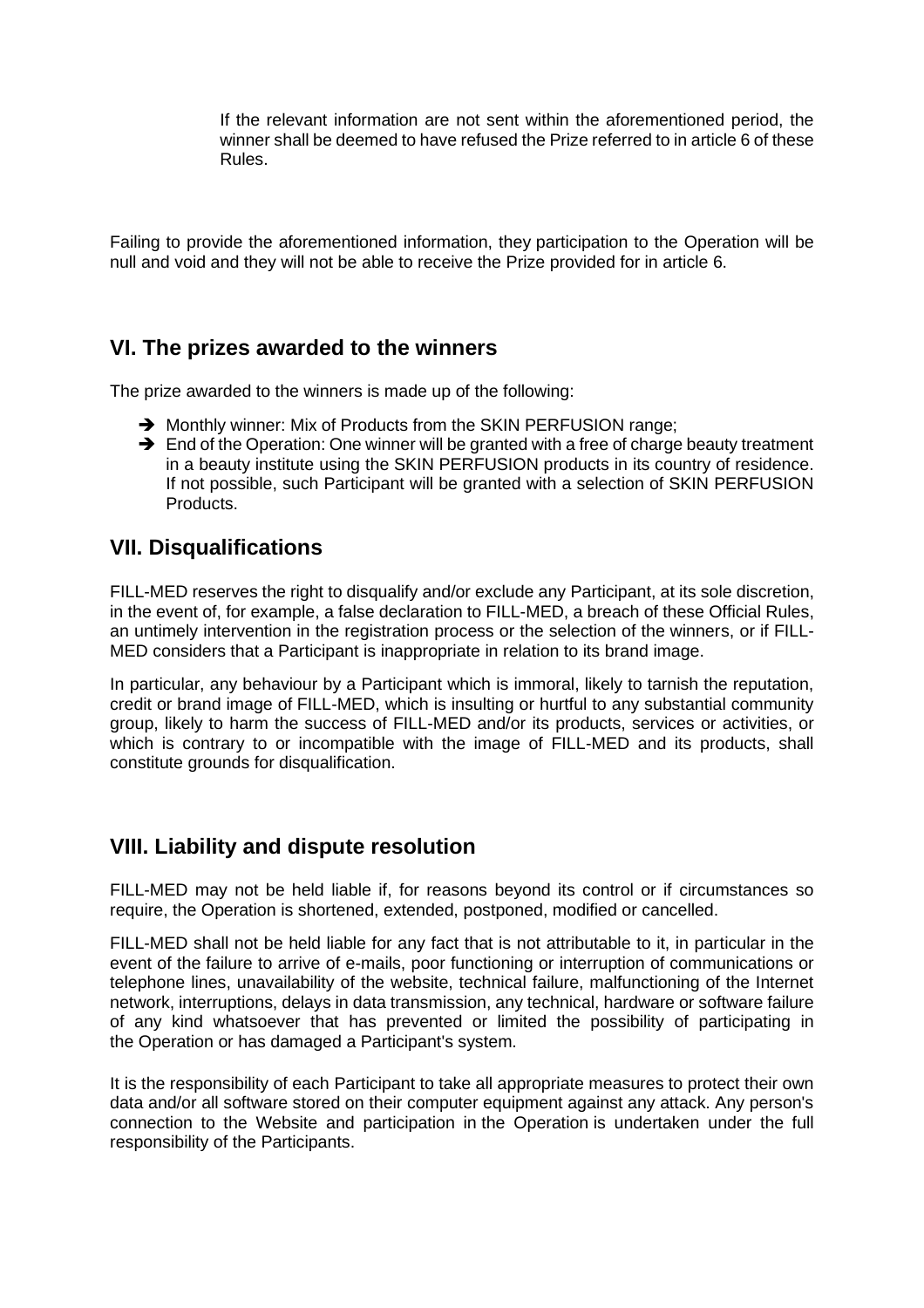It is strictly forbidden, by any means whatsoever, to modify or attempt to modify the Operation systems, in particular in order to modify the results or any element determining the outcome of the Operation and its winners. FILL-MED reserves the right to exclude from the Operation and to prosecute any person who has cheated or disturbed the smooth running of the Operation.

ANY DELIBERATE ATTEMPT BY ANY OTHER PERSON TO DAMAGE, DISCARD, ALTER OR VANDALISE THE WEBSITE <https://fillmed.com/beautyconfidential/> ASSOCIATED WITH THE OPERATION OR TO ALTER THE CASTING DECISION CONSTITUTES A VIOLATION OF CRIMINAL AND/OR CIVIL LAW. IF NECESSARY, FILL-MED RESERVES THE RIGHT TO INSTIGATE LEGAL ACTION AND TO IMMEDIATELY ASSERT ITS RIGHTS.

The Operation, the Official Rules and their interpretation are subject to French law.

Any question relating to the application and/or interpretation of these Official Rules shall be decided exclusively by FILL-MED in accordance with the applicable French legislation.

To be admissible any dispute relating to the Operation must be made within a maximum period of thirty (30) days from the closing date of the Operation.

In the event of persistent disagreement relating to the application and/or interpretation of these Official Regulations, and in the absence of an amicable agreement, any dispute shall be submitted to the competent jurisdiction of the Paris Court of Appeals.

# **IX. General provisions**

By participating, you agree to be bound by these Official Rules and the decisions of FILL-MED, which shall be final and irrevocable in all respects.

Failure or refusal to comply with these Official Rules may lead to disqualification from the Operation. FILL-MED reserves the right to amend these Official Rules or to suspend, modify or cancel the Operation, or any part thereof, at any time, at its sole discretion and without notice, in the event of circumstances disrupting the planned implementation of the Operation.

Dates and times are indicative and subject to change by FILL-MED at its sole discretion.

In case of occurrence of an event of force majeure or of disorders in the organisation of the Operation or Prizes awarding linked to the COVID-19 outbreak (e.g: Travel Ban, etc.), FILL-MED reserves its rights to suspend or cancel them, or to withdraw candidates in case of impossibility due to sanitary measures in force in France and/or in foreign countries.

No oral or telephone requests regarding the interpretation or application of these Official Regulations will be answered.

# **X. Contact information**

The Operation is organised by FILL-MED. Any questions or comments related to the Operation should be addressed to: LABORATOIRES FILL-MED, BEAUTY